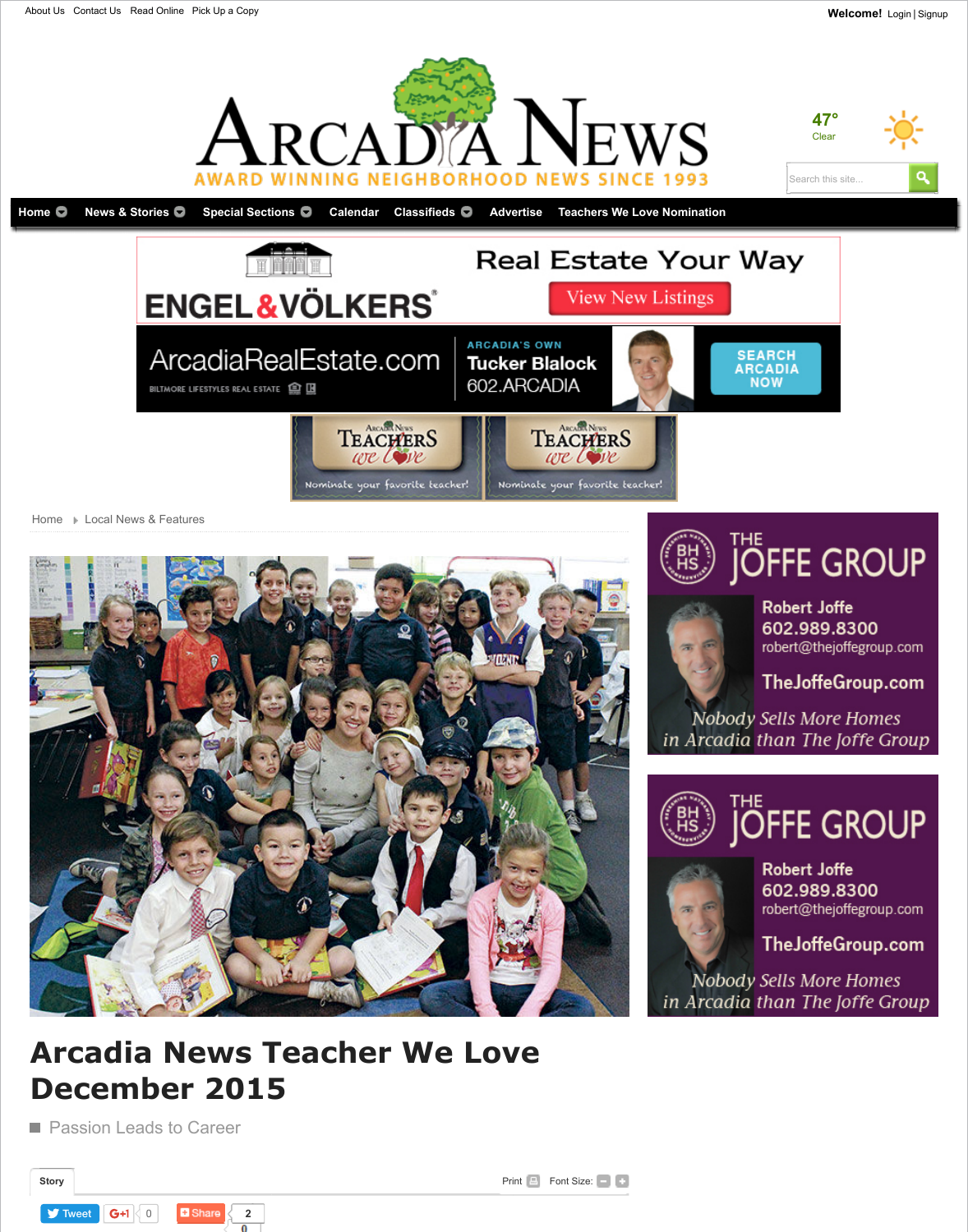Miss LeBlanc's inspiration to teach began with stories from her mother who had taught first grade for seven y before having children of her own. LeBlanc shared, "She would tell me about her experiences with families and kids and how much she missed it. I really look up to her...and once I started some of my college classes, the school I went to kept putting us into different classrooms to work with kids and I loved it."

LeBlanc said she truly enjoys her students and added, "They make me laugh a lot and make every day not feel is work. It's like coming in and being with my little school family."

When asked about how she deals with the academic demands on her first-graders, she said, "They all come reading at different levels and that's one of the things we talk about; that God made us a certain way and son us just get it right away and for others, it takes a little bit, but we'll get there."

When asked how growing up in a large extended family has impacted her perspective and teaching, LeBlanc stated, "You see how different each [family member is] and how their gifts contribute to this big happy family. People have weaknesses and strengths in other areas. It's all for the greater good. It helps me to be more accepting of everybody's strengths and limitations. They're all necessary."

Teachers chosen for the *Arcadia News* Teachers We Love Award receive an *Arcadia News* tote, a \$125.00 gi certificate from Salon Sandoval, a \$100.00 gift certificate for Postino Wine Cafe and an invitation to an end o year luncheon for the year's winners.



Print

Posted in Local News & Features, Schools & Sports, Teacher We Love on *Tuesday, December 1, 2015 12:00 am.*

## **More From This Site**

- **A Homeowner's Guide to Hanging Holiday Lights**
- **Celebra Las Fiestas Con Estilo Con Las**  $\bar{\alpha}$ **Opciones Favoritas De Nina Garcia**

## **From Around The Web**

- **Hairstyles For Women Over 40, 50, 60 (FavFashion)**
- **One simple trick to find out personal information about somebody you know (Instant Checkmate)**
- **Doctor: Brilliant New Way to Tighten a "Saggy Neck" [Watch Video] (Live Healthy Journal)**
- **9 Signs Republicans Will Lose the Election (Swing State)**
- **The Surprising Way To Remove Wrinkles (Beauty)**